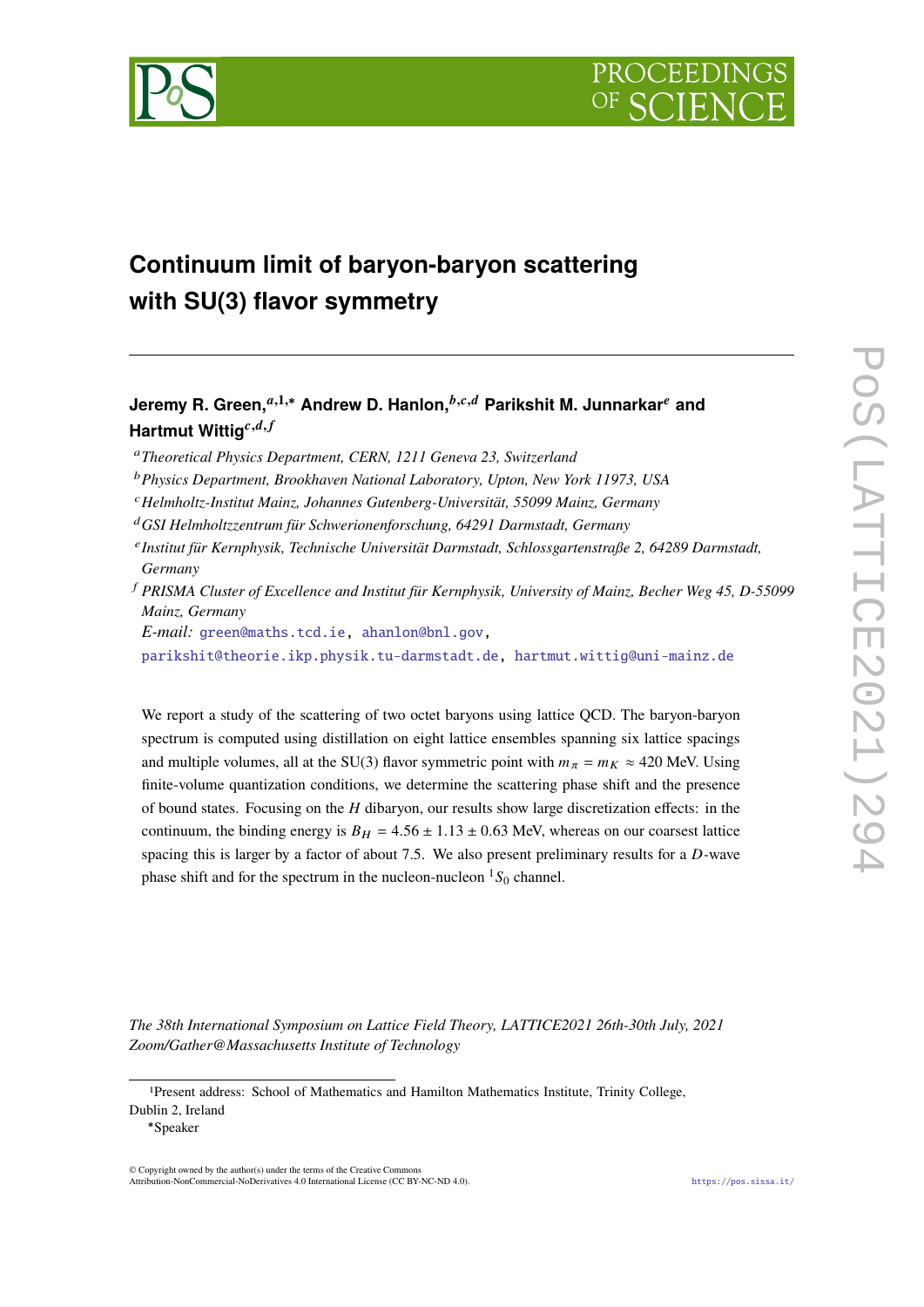#### **1. Introduction**

It is very computationally challenging to study multibaryon systems using lattice QCD. Because of this, past calculations had to make the assumption that discretization effects are small. In these proceedings, we present calculations done at a single SU(3)-symmetric quark mass point, covering a wide range of lattice spacings and several volumes. This allows us to perform the first systematic study of discretization effects in a multibaryon system.

In Section [2,](#page-1-0) we briefly describe our calculation and in Section [3,](#page-2-0) we summarize a study of the  $H$  dibaryon that was already reported in Ref. [\[1\]](#page-7-0). The talk at Lattice 2021 was based on the first version of [\[1\]](#page-7-0). Since then, we have revised the analysis by including an additional ensemble and choosing fit regions for determining the spectrum in a more conservative way. These proceedings are based on the revised analysis. For a more complete discussion of the setup of the calculation and the  $H$  dibaryon study, we refer the reader to Ref. [\[1\]](#page-7-0).

The following two sections describe preliminary analyses that extend our work to additional systems: the  ${}^{1}D_2$  partial wave (Section [4\)](#page-4-0) and the SU(3) 27-plet (Section [5\)](#page-6-0). Finally, our conclusions are in Section [6.](#page-6-1)

#### <span id="page-1-0"></span>**2. Lattice setup**

This calculation is based on eight ensembles generated by CLS [\[2\]](#page-7-1), with three degenerate quarks that have a mass set to the average of the physical  $u$ ,  $d$ , and  $s$  quark masses, corresponding to  $m_{\pi} = m_K \approx 420$  MeV. The ensembles span six lattice spacings and a range of volumes, as shown in Fig. [1.](#page-1-1)

Our analysis is based on finite-volume spectroscopy and quantization conditions. In a given symmetry sector, we compute a matrix of two-point correlation functions,

$$
C_{ij}(t) \equiv \langle O_i(t)O_j^{\dagger}(0) \rangle, \qquad (1)
$$

<span id="page-1-1"></span>

**Figure 1:** Box size  $L$  and lattice spacing  $a$  for the ensembles used in this work.

where the two-baryon interpolating operators  ${O_i}$  are formed from linear combinations of products of momentum-projected single-baryon interpolators. In addition to definite flavor, total momentum  $\vec{P}$ , and irreducible representation of the little group of  $\vec{P}$ , the operators also have a definite twobaryon spin.

To determine the spectrum, we solve a generalized eigenvalue problem,  $C(t_D)v_n = \lambda_n C(t_0)v_n$ , and use the eigenvectors to construct an approximately diagonalized correlator matrix  $\tilde{C}(t)$  with diagonal entries approximately proportional to  $e^{-E_n t}$  at large t. We form the ratio of  $\tilde{C}_n(t)$  to a product of two single-baryon correlators and perform fits to obtain the shift  $\Delta E_n$  from the corresponding noninteracting level.

Finite-volume quantization conditions [\[3–](#page-7-2)[6\]](#page-7-3) provide a relation between the spectrum and the baryon-baryon scattering amplitude. We use a form similar to Ref. [\[7\]](#page-8-0), which says that the spectrum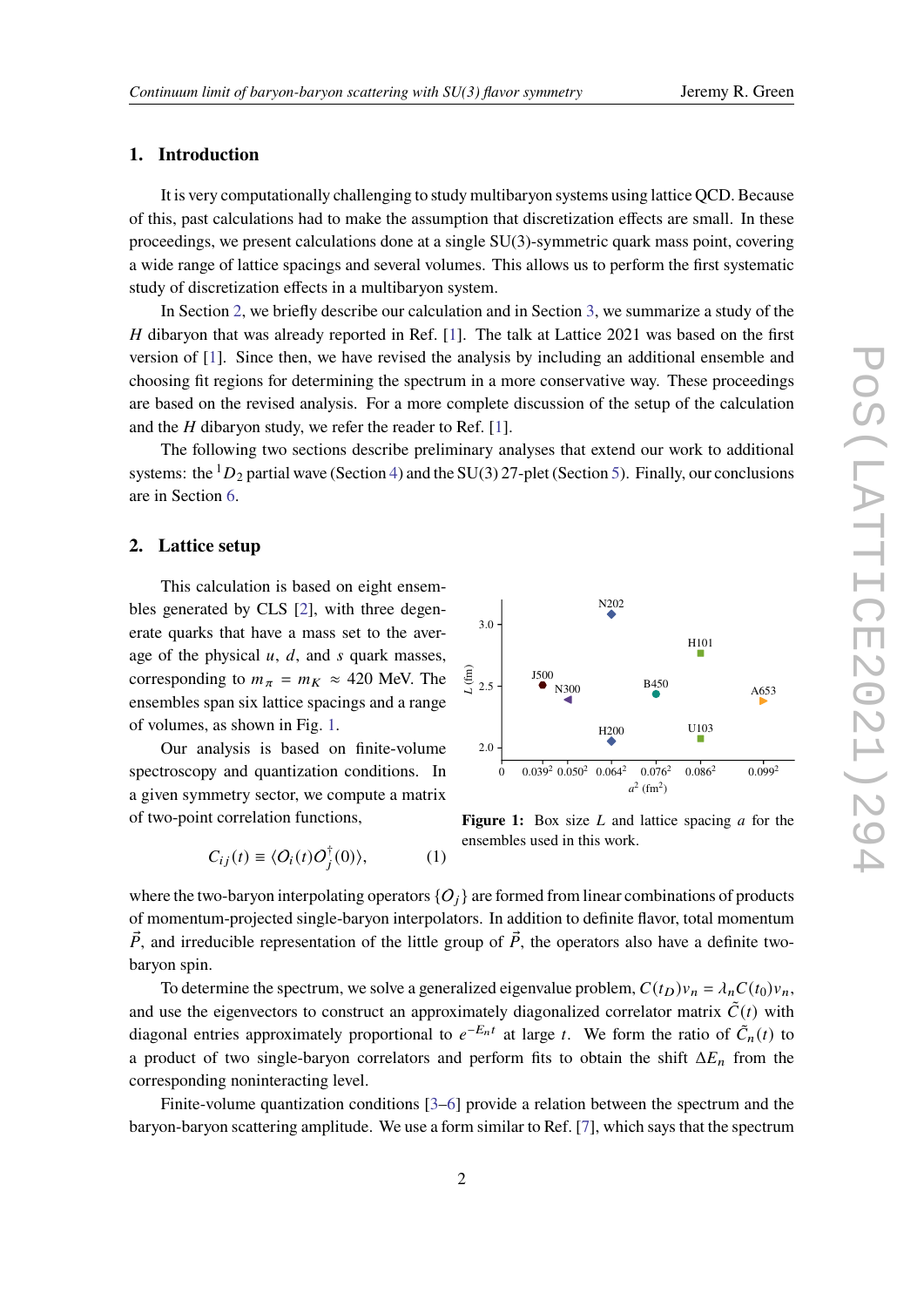<span id="page-2-1"></span>

**Figure 2:** Singlet spectrum in trivial irreps:  $p^2$  versus L in the rest frame and four moving frames. The colored and gray points show lattice spin-zero and spin-one energy levels, respectively. The blue curves show the energy levels in the continuum obtained from a global fit and the red dashed curves show the noninteracting levels.

is given by solutions of

$$
\det \left[ \tilde{K}^{-1}(p^2) - B(p^2) \right] = 0,
$$
\n(2)

where  $\tilde{K}$  contains the scattering amplitude and B depends on the volume,  $\vec{P}$ , and irrep. In this work, our preferred kinematic variable is the center-of-mass momentum  $p^2 \equiv (E_{cm}/2)^2 - m_B^2$ .

We study the scattering of two octet baryons. The flavor content of this baryon-baryon system belongs to one of five SU(3) irreps:

$$
\mathbf{8} \otimes \mathbf{8} = (\mathbf{1} \oplus \mathbf{8} \oplus \mathbf{27})_{\mathbf{S}} \oplus (\mathbf{8} \oplus \mathbf{10} \oplus \overline{\mathbf{10}})_{\mathbf{A}},
$$
(3)

where the subscripts denote irreps appearing in the symmetric and antisymmetric products. The simplest irreps to study are the singlet and septenvigintuplet, since they appear only in the symmetric product, meaning that even partial waves have spin zero and do not couple to other partial waves. In particular, our initial focus is on the *H* dibaryon, which appears in the singlet  ${}^{1}S_{0}$  channel.

### <span id="page-2-0"></span>**3.** *H* dibaryon (singlet S-wave)

The *H* dibaryon is a conjectured *uuddss* bound state that is a scalar and an  $SU(3)$  singlet [\[8\]](#page-8-1). Lattice calculations performed with dynamical fermions agree that this bound state exists for heavierthan-physical quark masses but do not agree not on its binding energy, with results varying from a few MeV up to 75 MeV.

The SU(3) singlet baryon-baryon spectra from our calculation, in the trivial irrep of the rest frame and in four moving frames and on all ensembles, are shown in Fig. [2.](#page-2-1) One can see a clear trend as the lattice spacing is varied, with coarser lattice spacings corresponding to lower energies that are further below the noninteracting levels.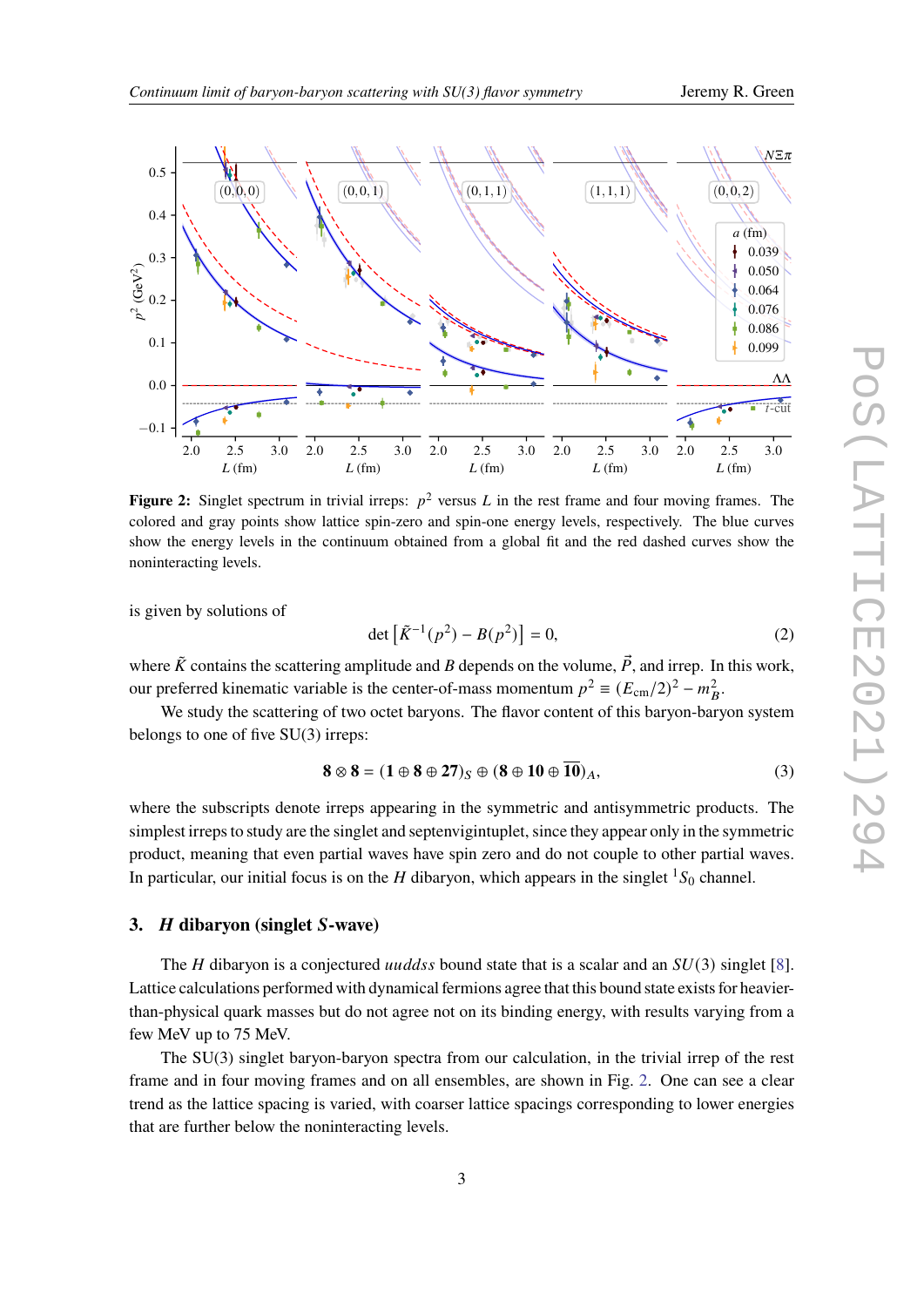Given the energy levels at nonzero lattice spacing, our goal is to obtain the continuum phase shift. Two strategies for this are illustrated in Fig. [3.](#page-3-0) Conceptually, it is most straightforward to follow

the red path, by performing continuum extrapolations of the finite-volume energy levels and then obtain the scattering amplitude using quantization conditions, which have been derived in the continuum. However, in practice this is difficult because it requires matched volumes at multiple lattice spacings. Alternatively, one can follow the blue path by first obtaining a scattering amplitude at finite lattice spacing and then extrapolating it to the continuum. However, this requires a quantization condition at finite lattice spacing, which has only been studied for a simple model in Ref. [\[9\]](#page-8-2).

Our strategy is to defer a rigorous understanding of quantization conditions and scattering amplitudes at finite lattice spacing to future

<span id="page-3-0"></span>

**Figure 3:** Two paths, red and blue, from the lattice finite-volume energy levels  $E(L, a)$  to the continuum phase shift  $\delta(p^2)$ .

work. Instead, we apply continuum quantization conditions to data at nonzero lattice spacing and assume that symmetry-breaking effects are small so that the effect of lattice artifacts is to only modify the parameters of a continuum scattering amplitude.

Truncated to S-wave, the quantization condition becomes

$$
p \cot \delta_0(p^2) = B_{00}(p^2) \equiv \frac{2}{\sqrt{\pi} L \gamma} Z_{00}^{\vec{P}L/(2\pi)} \left( 1, \left( \frac{pL}{2\pi} \right)^2 \right),
$$
 (4)

where  $Z_{00}^{\vec{D}}$  is a generalized zeta function. Given an energy level corresponding to momentum  $p^2$ , this provides the phase shift  $\delta_0(p^2)$  at that scattering momentum. Conversely, given an ansatz for  $\delta_0(p^2)$ , the solutions to this equation provide the finite volume spectrum.

We determine  $\delta_0(p^2)$  in the continuum by performing global fits to the spectra from all of our ensembles. Our fit ansatz assumes that p cot  $\delta_0 (p^2)$  can be described by a polynomial in  $p^2$ ,

$$
p \cot \delta_0(p^2) = \sum_{i=0}^{N-1} c_i p^{2i}, \quad c_i = c_{i0} + c_{i1} a^2.
$$
 (5)

We use the quantization condition to transform this ansatz for  $\delta_0(p^2)$  into an ansatz for the spectrum, and fit to the spectrum. States below the *t*-channel cut or above the inelastic cut are excluded from our fits. In addition, we exclude the excited states in frames  $(0, 1, 1)$  and  $(1, 1, 1)$  because a nonzero  $D$ -wave amplitude is needed to describe them (see the next section).

Bound states correspond to poles on the physical sheet of the scattering amplitude below threshold, i.e. for  $p = i\kappa$ ,  $\kappa > 0$ . They can be found by solving for  $p \cot \delta(p) = -\sqrt{-p^2}$ . In all cases, we find a bound  $H$  dibaryon. The binding energy depends strongly on the lattice spacing, as shown in Fig. [4.](#page-4-1) Our final result is  $B_H = 4.56 \pm 1.13 \pm 0.63$  MeV, where the second (systematic) uncertainty is obtained by varying the plateau region used to obtain the spectra and by performing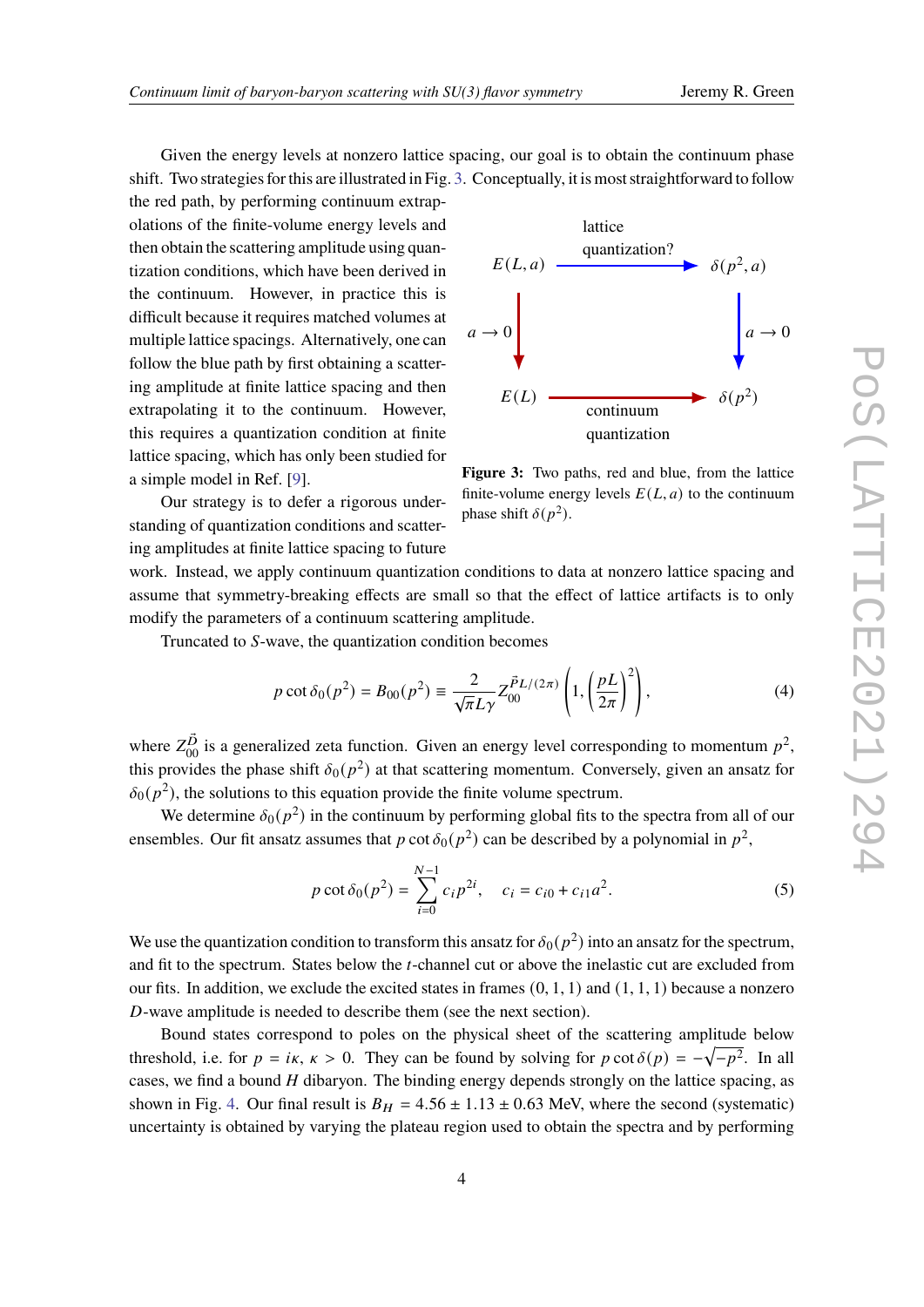<span id="page-4-2"></span><span id="page-4-1"></span>

Figure 5: Singlet spectrum in nontrivial irreps containing spin-zero states. Spin-one states and spin-one noninteracting levels are shown in gray; see the caption of Fig. [2.](#page-2-1)

cuts on a, L, and  $p^2$ . For further details about the analysis, including a cross-check based on the red path in Fig. [3,](#page-3-0) see Ref. [\[1\]](#page-7-0).

#### <span id="page-4-0"></span>**4.** Singlet *D*-wave (preliminary)

Nontrivial irreps provide information about higher partial waves. Figure [5](#page-4-2) shows preliminary estimates of SU(3) singlet energy levels relevant for the  ${}^{1}D_2$  partial wave. Here we rely on overlaps between states and interpolating operators to identify the spin-zero states; in some cases, there are many more spin-one states.

For this flavor channel, both  $\tilde{K}$  and B are diagonal in spin, so that the quantization condition factorizes and spin zero can be analyzed independently of spin one. Neglecting  $G$ -wave and higher partial waves, the quantization condition for the irreps in Fig. [5](#page-4-2) has the form

$$
\det [p^5 \cot \delta_2(p^2) I_{n \times n} - B(p^2)] = 0,
$$
\n(6)

where *I* is the  $n \times n$  identity matrix,  $B(p^2)$  is a matrix involving generalized zeta functions, and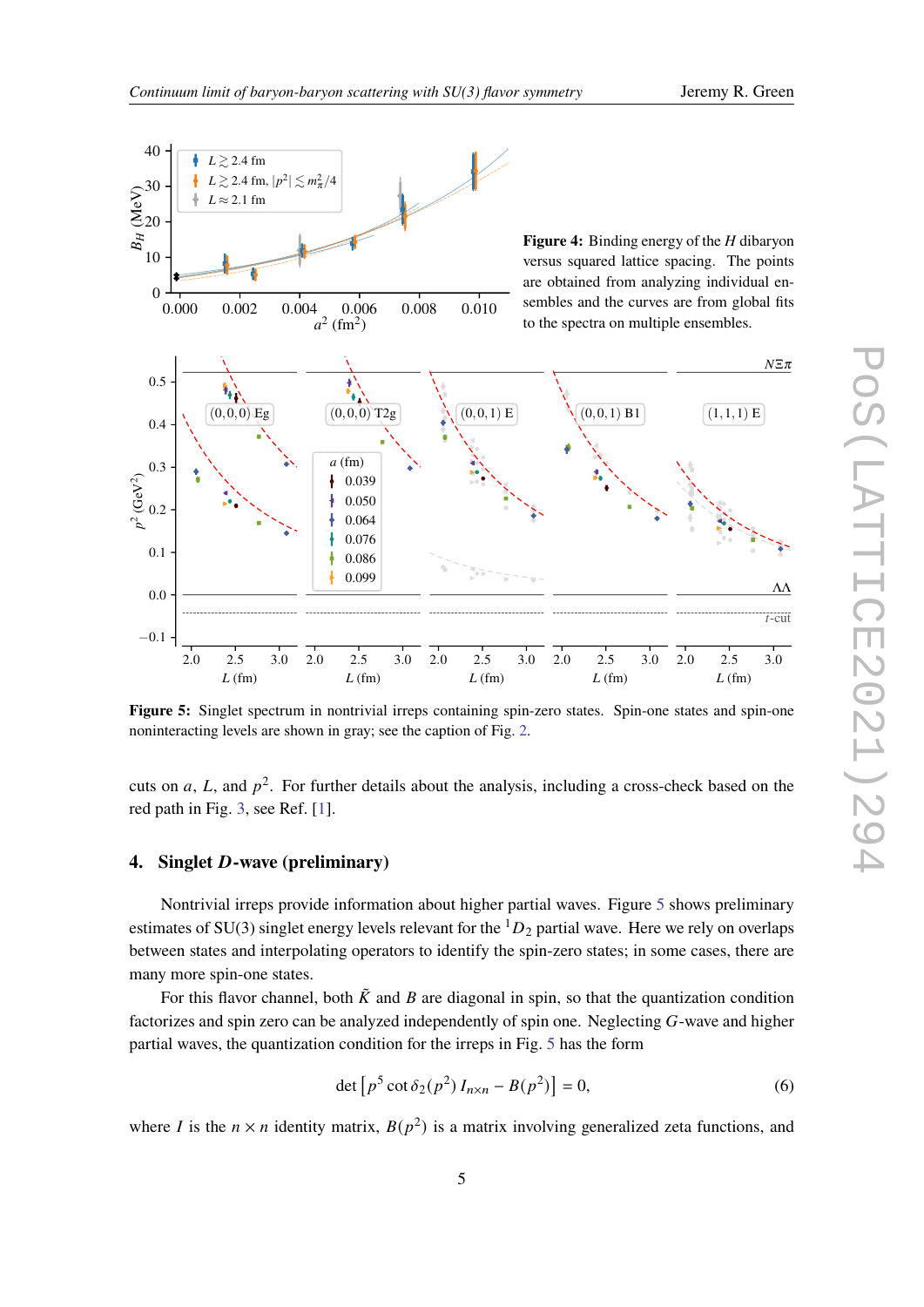<span id="page-5-1"></span>

**Figure 6:** Singlet  $p^5 \cot \delta_2(p^2)$  versus  $p^2$ , in units of the pion mass, for ensembles N202 (solid colors) and H200 (with black outlines). For irreps with two solutions, just one of them appears within the bounds of this plot.

 $n = 1$  or 2. Given an energy level corresponding to momentum  $p^2$ , the eigenvalues of  $B(p^2)$  provide the one or two possible values of  $p^5 \cot \delta_2(p^2)$ .

We also return to the trivial A1 irrep in frames  $(0, 1, 1)$  and  $(1, 1, 1)$ , for which we were unable to describe the excited-state energy using only  $S$  wave. Including both  $S$  and  $D$  waves, we get

$$
\det \left[ \begin{pmatrix} p \cot \delta_0(p^2) & 0_{1 \times n} \\ 0_{n \times 1} & p^5 \cot \delta_2(p^2) I_{n \times n} \end{pmatrix} - \begin{pmatrix} B_{00}(p^2) & B_{02}(p^2) \\ B_{20}(p^2) & B_{22}(p^2) \end{pmatrix} \right] = 0.
$$
 (7)

Taking the Schur complement, we obtain

<span id="page-5-0"></span>
$$
p \cot \delta_0(p^2) = B_{00}(p^2) + B_{02}(p^2) \left[ p^5 \cot \delta_2(p^2) I_{n \times n} - B_{22}(p^2) \right]^{-1} B_{20}(p^2).
$$
 (8)

The fact that the low-lying spin-zero noninteracting levels are singly degenerate implies that the matrix  $B(p^2)$  has just one divergent eigenvalue at each of these levels. From this, we find that the RHS of Eq. [\(8\)](#page-5-0) has a pole only when  $\det[p^5 \cot \delta_2(p^2) I_{n \times n} - B_{22}(p^2)] = 0$ . If  $\delta_2(p^2) = 0$ , this reduces to the noninteracting levels. In general, if  $\delta_0(p^2)$  does not pass through zero, then an interacting level will be found between every pair of poles. As seen in Fig. [2,](#page-2-1) describing our data requires that the poles be shifted from the noninteracting levels, which implies a nonzero  $\delta_2(p^2)$ .

Taking the Schur complement in the opposite way, we find that the possible values of  $p^5 \cot \delta_2(p^2)$  are given by eigenvalues of

$$
B_{22}(p^2) + \frac{B_{20}(p^2)B_{02}(p^2)}{p \cot \delta_0(p^2) - B_{00}(p^2)}.
$$
\n(9)

As a first study, we fix  $\delta_0(p^2)$  based on fits to other levels in trivial irreps. With this fixed, we find that the excited state in frames (0, 1, 1) and (1, 1, 1) provides a good constraint on  $\delta_2(p^2)$ . Preliminary results are shown in Fig. [6](#page-5-1) for two ensembles, N202 and H200, with the same lattice spacing but different volumes. The  $D$ -wave phase shift obtained from these levels is quite compatible with the phase shift obtained from nontrivial irreps where S-wave does not contribute. Furthermore, these levels are particularly useful because they have the smallest  $p^2$  and provide information closest to the threshold. We also note that a nonrelativistic version of the analysis in Ref. [\[10\]](#page-8-3) could help to explain why these levels are primarily influenced by  $D$  wave.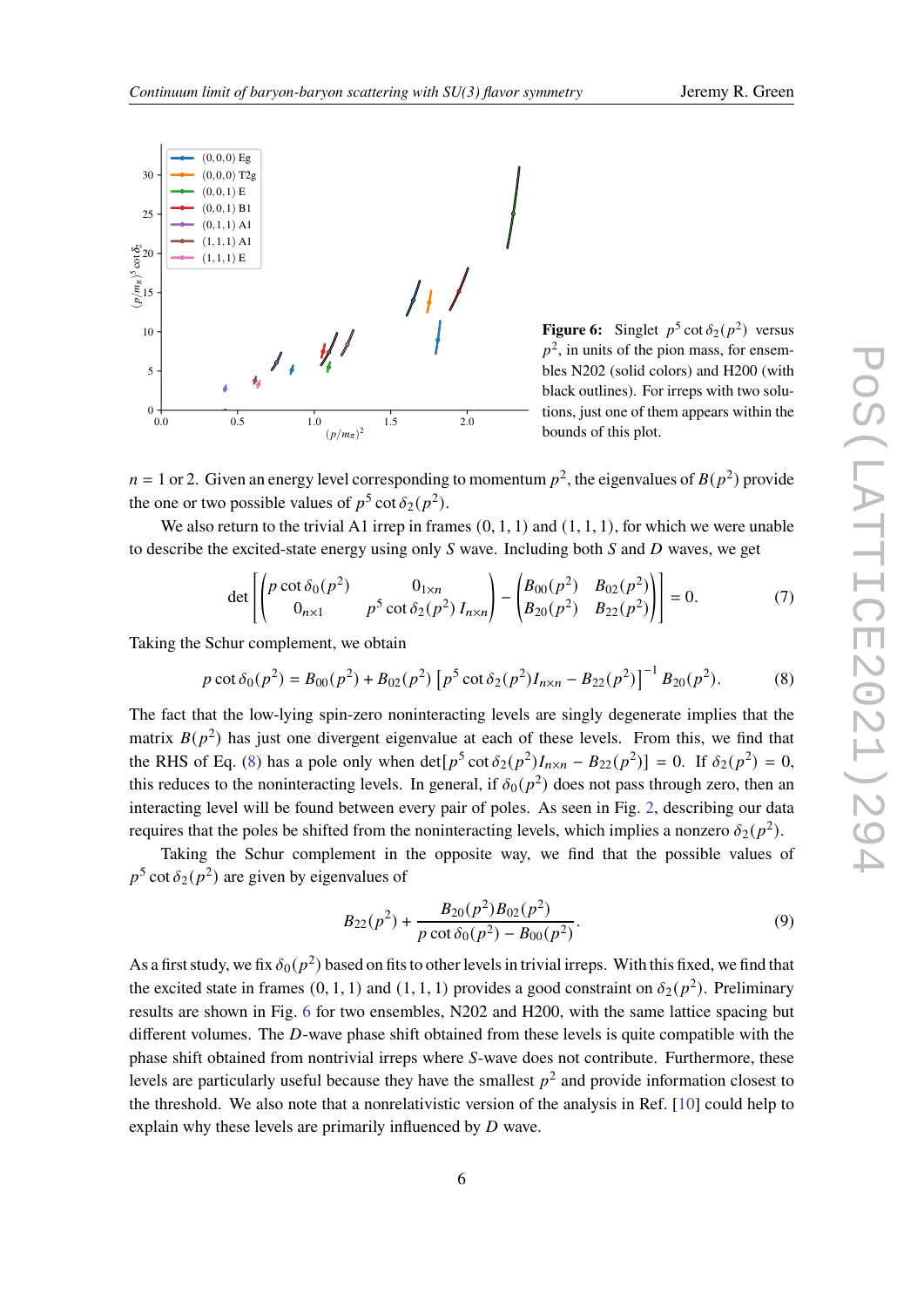<span id="page-6-2"></span>

**Figure 7:** Septenvigintuplet spectrum in trivial irreps. In addition to the dashed curves showing noninteracting octet-octet levels, we also show dash-dotted curves depicting noninteracting octet-decuplet levels.

#### <span id="page-6-0"></span>**5. 27-plet -wave (preliminary)**

The other SU(3) flavor irrep that appears only in the symmetric product of two octet baryons is the 27-plet. This is particularly interesting because it contains the nucleon-nucleon isospin-one channel, where some calculations using a single lattice spacing have reported a bound "dineutron" state [\[11](#page-8-4)[–14\]](#page-8-5). Here the inelastic threshold is lower, corresponding to  $m_B + m_D$ , where  $m_B$  and  $m_D$ are the octet and decuplet baryon masses. Although the octet-decuplet channel could be included in two-particle quantization conditions, we do not include the relevant octet-decuplet interpolating operators; therefore, our usable range of spectrum is smaller in the 27-plet.

Preliminary estimates of the spectra in trivial irreps are shown in Fig. [7.](#page-6-2) Near threshold, the downward shifts from noninteracting levels are considerably smaller than in the singlet sector, rendering a bound state rather unlikely. Higher in the spectrum, the levels are shifted upward from the noninteracting ones; this indicates that at some point the phase shift passes through zero. Because of this, p cot  $\delta_0 (p^2)$  cannot be well described by polynomials, and we are exploring other fit forms such as rational functions. The absolute size of the discretization effects is perhaps a bit smaller than in the singlet sector; however, since the shifts from noninteracting levels are also smaller, the relative effect on the phase shift may still be large.

#### <span id="page-6-1"></span>**6. Conclusions**

Using distillation, we are able to determine the low-lying spectrum of baryon-baryon states in a variety of frames, irreps, and flavor channels, which can then be analyzed using finite-volume quantization conditions. We have repeated this using several lattice ensembles with six different lattice spacings, producing the first study of discretization effects in a multibaryon system. Our results show a strong dependence on the lattice spacing, which makes it essential to include a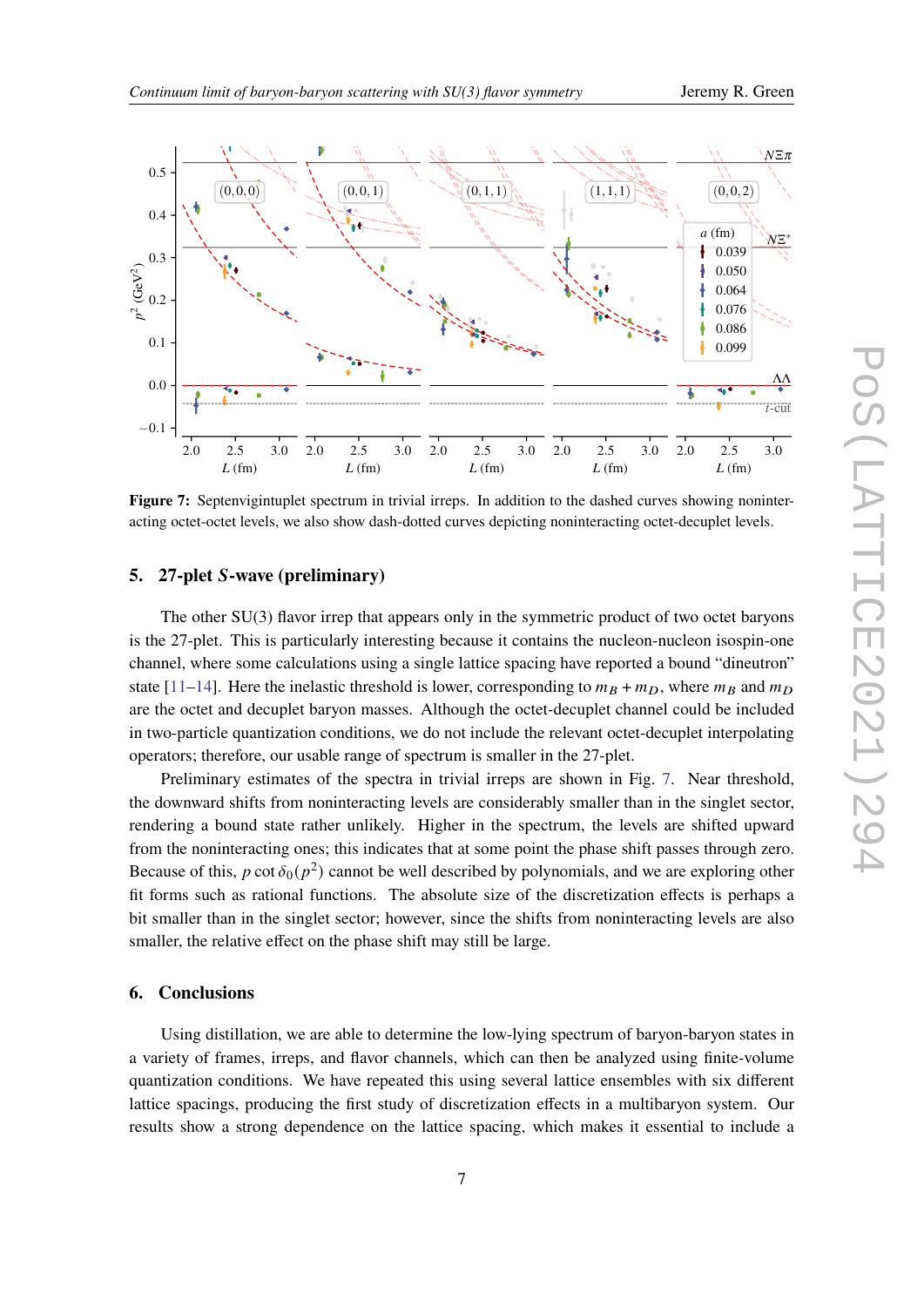continuum limit study: the binding energy of the  $H$  dibaryon on our coarsest lattice spacing is about 7.5 times larger than in the continuum.

This work is currently being extended in two ways. First, we are studying other systems at the SU(3)-symmetric point, in particular nucleon-nucleon scattering. Second, we are studying the effect of SU(3) breaking and the approach to the physical point [\[15\]](#page-8-6).

### **Acknowledgments**

We thank Dorota M. Grabowska, Maxwell T. Hansen, Ben Hörz, and Daniel Mohler for helpful conversations. Calculations for this project used resources on the supercomputers JUQUEEN [\[16\]](#page-8-7), JU-RECA [\[17\]](#page-8-8), and JUWELS [\[18\]](#page-8-9) at Jülich Supercomputing Centre (JSC). The authors gratefully acknowledge the support of the John von Neumann Institute for Computing and Gauss Centre for Supercomputing e.V. (<http://www.gauss-centre.eu>) for project HMZ21. The raw distillation data were computed using QDP++ [\[19\]](#page-8-10), PRIMME [\[20\]](#page-8-11), and the deflated SAP+GCR solver from openQCD [\[21\]](#page-8-12). Contractions were performed with a high-performance BLAS library using the Python package opt\_einsum [\[22\]](#page-8-13). The correlator analysis was done using SigMonD [\[23\]](#page-8-14). Much of the data handling and the subsequent phase shift analysis was done using NumPy [\[24\]](#page-8-15) and SciPy [\[25\]](#page-8-16). The plots were prepared using Matplotlib [\[26\]](#page-8-17). The quantization condition beyond S-wave was computed using TwoHadronsInBox [\[7\]](#page-8-0). This research was partly supported by Deutsche Forschungsgemeinschaft (DFG, German Research Foundation) through the Cluster of Excellence "Precision Physics, Fundamental Interactions and Structure of Matter" (PRISMA+ EXC 2118/1) funded by the DFG within the German Excellence Strategy (Project ID 39083149), as well as the Collaborative Research Centers SFB 1044 "The low-energy frontier of the Standard Model" and CRC-TR 211 "Stronginteraction matter under extreme conditions" (Project ID 315477589 – TRR 211). ADH is supported by: (i) The U.S. Department of Energy, Office of Science, Office of Nuclear Physics through the Contract No. DE-SC0012704 (S.M.); (ii) The U.S. Department of Energy, Office of Science, Office of Nuclear Physics and Office of Advanced Scientific Computing Research, within the framework of Scientific Discovery through Advance Computing (SciDAC) award Computing the Properties of Matter with Leadership Computing Resources. JRG acknowledges support from the Simons Foundation through the Simons Bridge for Postdoctoral Fellowships scheme. We are grateful to our colleagues within the CLS initiative for sharing ensembles.

#### **References**

- <span id="page-7-0"></span>[1] J.R. Green, A.D. Hanlon, P.M. Junnarkar and H. Wittig, *Weakly bound dibaryon from SU(3)-flavor-symmetric QCD*, *Phys. Rev. Lett. (to be published)* (2021) [[2103.01054](https://arxiv.org/abs/2103.01054)].
- <span id="page-7-1"></span>[2] M. Bruno et al., *Simulation of QCD with*  $N_f = 2 + 1$  *flavors of non-perturbatively improved Wilson fermions*, *JHEP* **02** [\(2015\) 043](https://doi.org/10.1007/JHEP02(2015)043) [[1411.3982](https://arxiv.org/abs/1411.3982)].
- <span id="page-7-2"></span>[3] M. Lüscher, *Two-particle states on a torus and their relation to the scattering matrix*, *[Nucl. Phys. B](https://doi.org/10.1016/0550-3213(91)90366-6)* **354** [\(1991\) 531.](https://doi.org/10.1016/0550-3213(91)90366-6)
- [4] K. Rummukainen and S.A. Gottlieb, *Resonance scattering phase shifts on a non-rest-frame lattice*, *[Nucl. Phys. B](https://doi.org/10.1016/0550-3213(95)00313-H)* **450** (1995) 397 [[hep-lat/9503028](https://arxiv.org/abs/hep-lat/9503028)].
- [5] R.A. Briceño, Z. Davoudi and T.C. Luu, *Two-nucleon systems in a finite volume: Quantization conditions*, *[Phys. Rev. D](https://doi.org/10.1103/PhysRevD.88.034502)* **88** (2013) 034502 [[1305.4903](https://arxiv.org/abs/1305.4903)].
- <span id="page-7-3"></span>[6] R.A. Briceño, *Two-particle multichannel systems in a finite volume with arbitrary spin*, *[Phys. Rev. D](https://doi.org/10.1103/PhysRevD.89.074507)* **89** [\(2014\) 074507](https://doi.org/10.1103/PhysRevD.89.074507) [[1401.3312](https://arxiv.org/abs/1401.3312)].